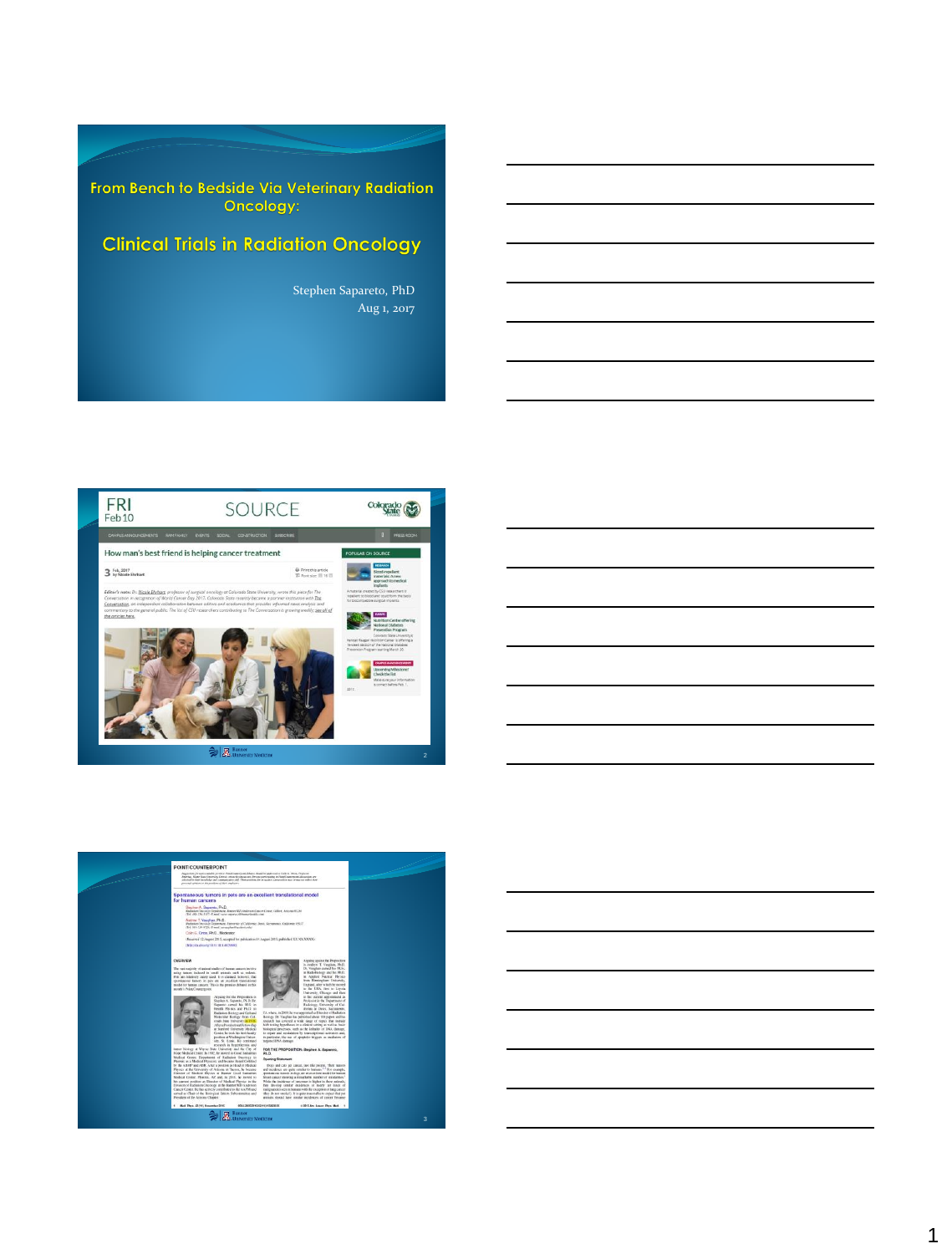## Why are veterinary patients useful for human radiotherapy?

- 1. Pets get spontaneous tumors like humans.
- 2. For the most part, they have similar incidences of cancer compared to humans (with the exception of sarcomas and lung cancer).
- 3. Tumors are of comparable size to be treated by the same equipment as humans.
- 4. Due to shorter life spans, recurrence seems to occur within 2 years compared to 5 years in humans.

4

 $\approx$   $\mathbb{R}$  Banner<br>Medicine



**Veterinary Cooperative Oncology Group** 

The American Veterinary Medical Association (AVMA) database lists 254 canine clinical studies

- 3 Radiation trials (all SRT)
- 2 Radiation plus chemotherapy trials
- 2 Radiation plus immunotherapy trials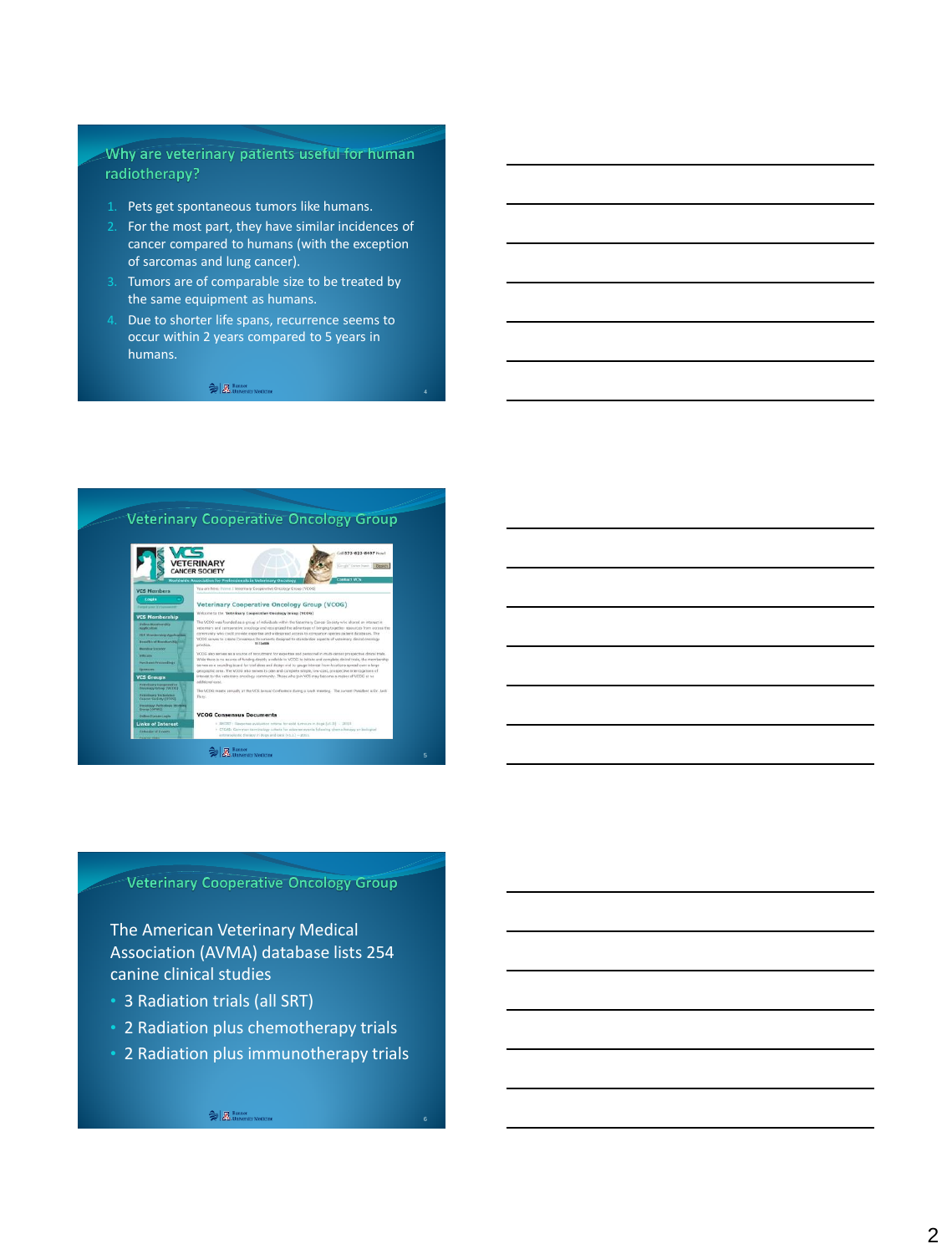### **Veterinary Radiation Therapy Oncology Group**

The Veterinary Radiation Therapy Oncology Group (VRTOG) is a part of the American College of Veterinary Radiology (ACVR.ORG).

The Specialty of Radiation Oncology was created in 1994 and now has 54 Diplomates.

The VRTOG was formed in 2010 and There are currently 37 member sites participating.



7

8

 $\approx$   $\mathbb{R}$  Banner<br>Medicine

# **Veterinary Radiation Therapy Oncology Group**



## **Veterinary Radiation Therapy Oncology Group**

The VRTOG has performed a number of clinical trials, some retrospective. Currently there are two prospective trials open.

Until now, most studies have investigated the combination of drugs with radiation for two reasons: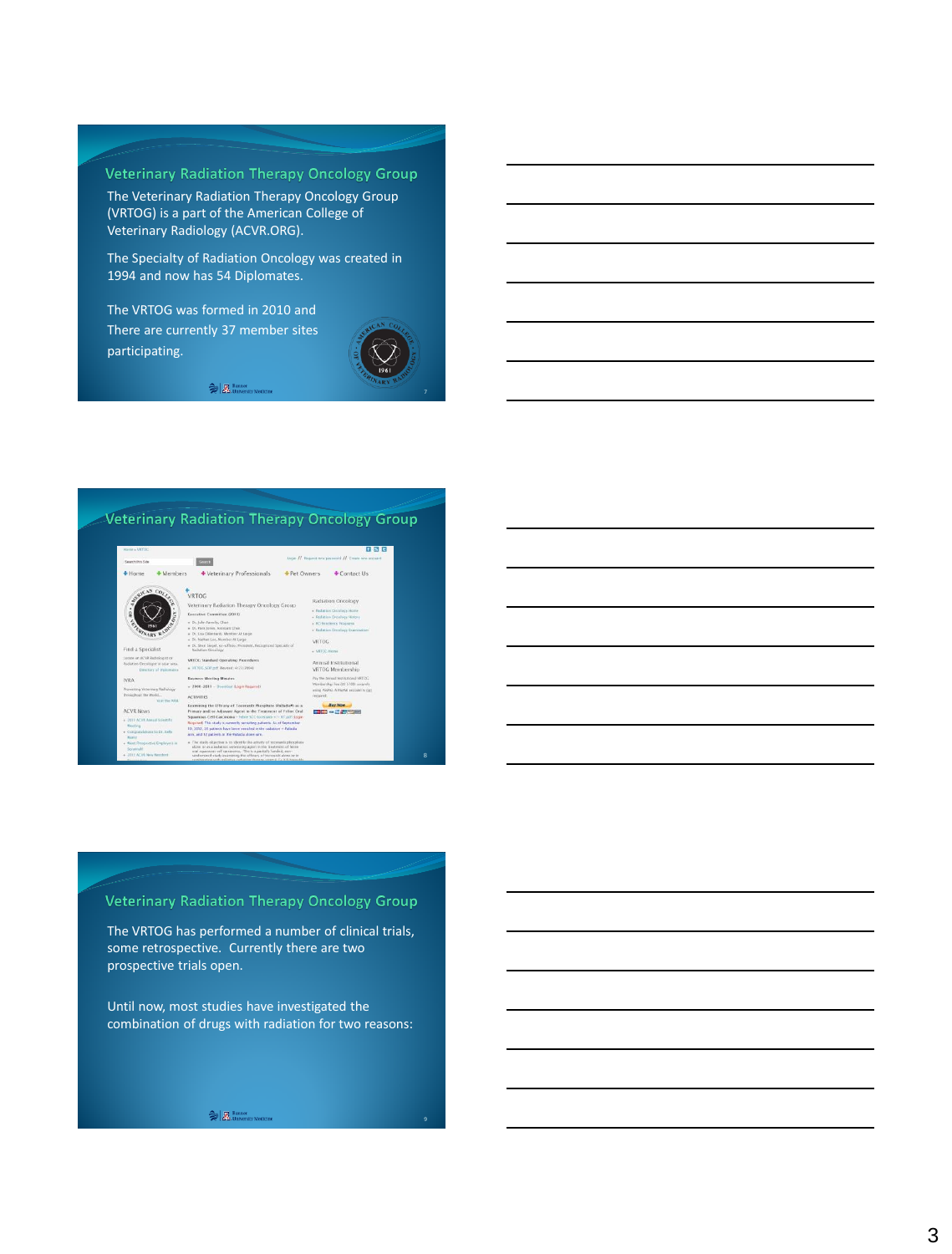### **Veterinary Radiation Therapy Oncology Group**

### Reasons for Drug/Radiation trials:

- 1. The availability of funding from pharmaceutical companies.
- 2. The differences in radiation protocols between animals and humans

10

#### $\approx$   $\mathbb{R}$ , Banner<br>M. University Medicine

### **Veterinary Radiation Therapy Oncology Group**

Why veterinary clinical trials are now more relevant:

- Historically veterinary animals got less than 15 fraction treatment, humans got 25-30 fractions
- Current trends in humans are for fewer fractions (SBRT) making veterinary protocols more relevant.

 $\qquad \qquad \Longleftrightarrow \qquad \qquad \overline{\mathbb{R}}\text{.}$  Banner<br>  $\qquad \qquad \qquad \text{H. University Medicine}$ 

### **Veterinary Radiation Therapy Oncology Group**

Survey of sites (2016): 25 sites responded with 38 certified radiation oncologists 5 residency trained not yet certified 13 residents 17 linear accelerators 17 Varian 2 Elekta

 $\widehat{\mathbf{\widehat{\gg}}} \Bigm| \underline{I\! \! \mathbf{A}}.$  Banner<br>  $\text{University Medicine}$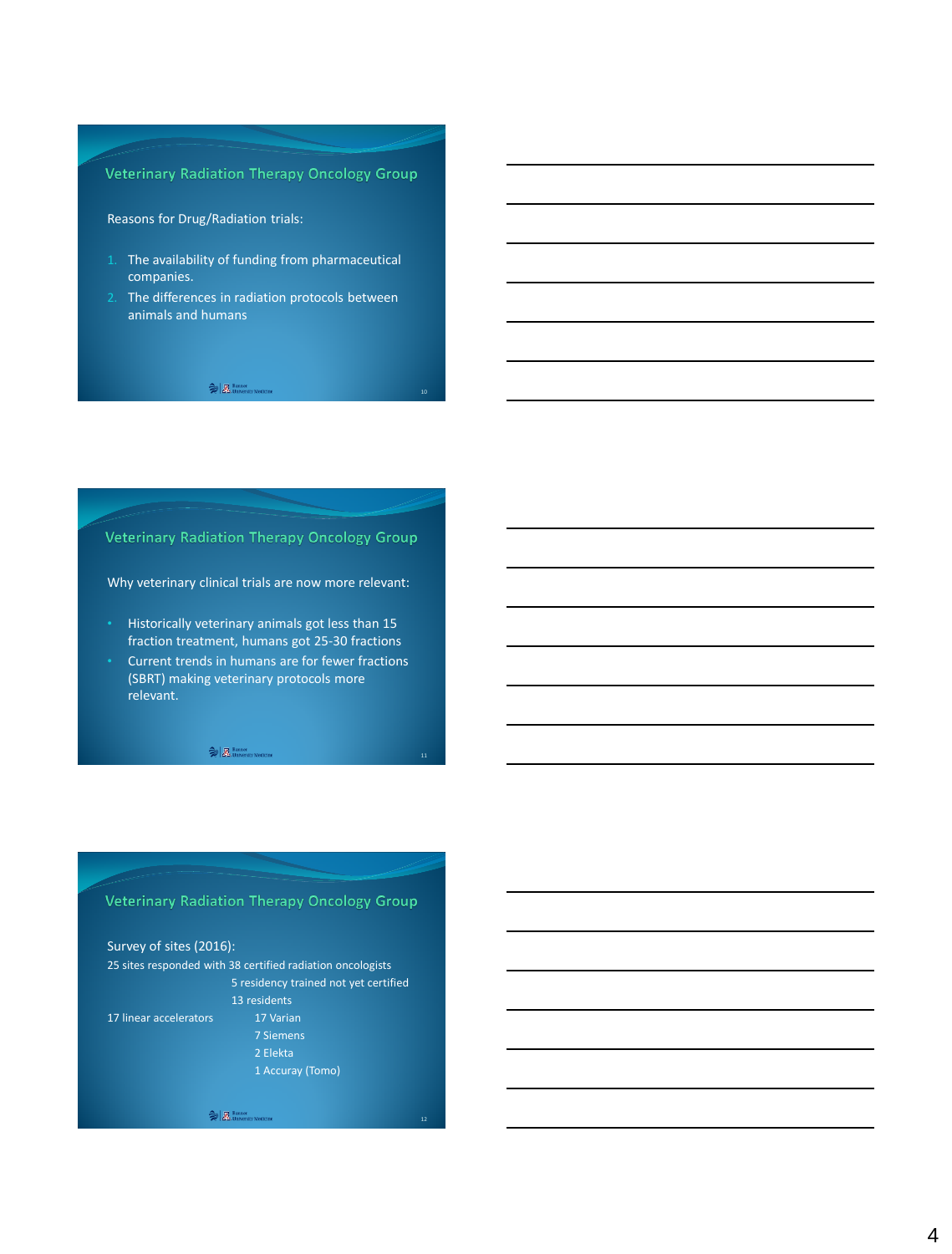# Veterinary Radiation Therapy Oncology Group

### Survey of sites (2016):

All sites have electrons except 2 (a 4MV linac and Tomo) 25 sites have MLC's (14 have 120 leaves) 17 sites can treat IMRT (11 doing step and shoot) 8 are VMAT capable (2 others would need upgrades) 7 sites are IGRT capable (OBI)

#### $\approx$   $\mathbb{R}$  Banner<br>Medicine

### **Veterinary Radiation Therapy Oncology Group**

#### Survey of sites (2016): Planning systems:

- 9 Pinnacle
- 9 Eclipse
- 1 Oncentra
- 2 Prowess
- 1 Raystation
- 
- 

 $\widehat{\textbf{R}} \mid \widehat{\textbf{R}} \text{. University Medicine}$ 

### **Veterinary Radiation Therapy Oncology Group**

Survey of sites (2016): 25 sites have onsite CT scanners 21 sites have access to MRI Other therapies:

- 12 Sr-90
- 2 HDR
- 1 Xoft 14 I-131

 $\Rightarrow$   $\mathbb{Z}$ . Banner